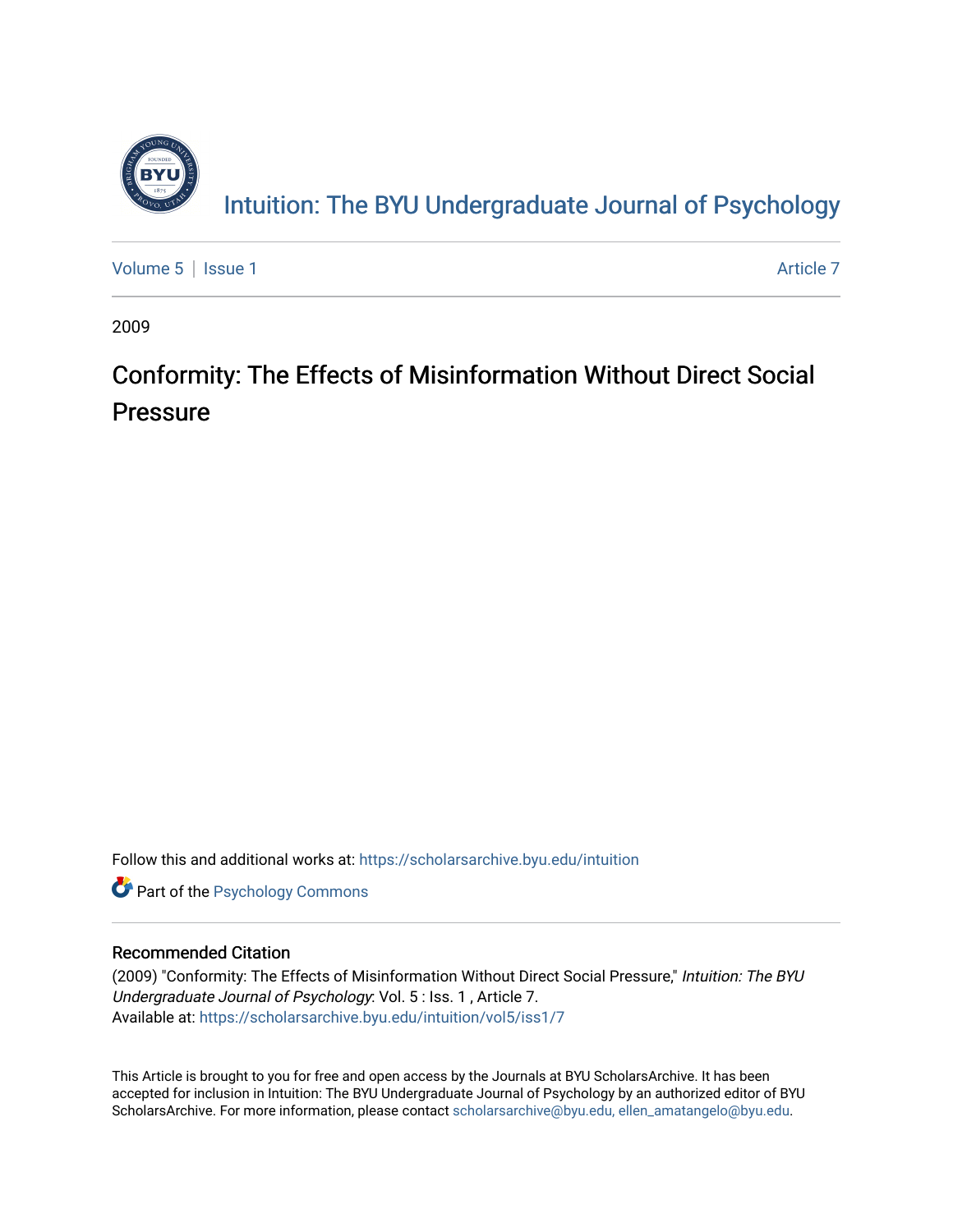Intuition 2009 Vol 5, 34-38

# **Conformity: The Effects of Misinformation Without Direct Social Pressure**

Jeff Gale, Ryan Johnson, and Alex Hale

ABSTRACT Most of the current psychological knowledge about conformity relates to direct social pressure. However, little is known about how people conform to perceived social pressure. This study examined whether individuals conform to perceived, not direct, social pressure in a naturalistic setting. We hypothesized that individuals would conform to perceived social pressure and that females would conform more than males. Participants were invited to guess the number of M&M's in a jar. An experimental group was subjected to fabricated guesses without direct social pressure to conform. Results indicate a main effect for conformity (p<0.001) and for gender (p<0.05). Individuals, especially females, were found to conform to perceived social pressure.

W/hen individuals act according to social norms, consciously or subconsciously, they are said to conform. Evidence of conformity can be found even in basic, everyday decisions. Fujihara (1976) has suggested that such choices are often strongly influenced by the perception of what other people do. Although deciding to align choices with others' often can be a subconscious process, it may yield less than desirable results. Indeed, social psychological research has demonstrated that people will sometimes conform to others beliefs and actions even if doing so inflicts severe harm on another individual (Cokley et al., 2001; Haney, Banks, & Zimbardo., 1973; and Milgram, 1963).

Conformity can be influenced by many factors, but one of the most important is social pressure - perceived and real. We defined social pressure as the influence of others intended to alter an individual's attitudes or behaviors. This pressure can lead people to conform negatively, such as accepting misinformation. Our study analyzed the effects of perceived (subtle) social pressure independent of direct (overt) social pressure on the acceptance of misinformation. Perceived social pressure does not

involve social interaction but may be due to information purported to be from other social members. Direct social pressure is based on social interaction. For the purpose of our study, conformity was measured as compliance to what was represented as the majority opinion. Individuals who altered their actions from the norm based on the perceived opinion of others were said to conform.

Research has identified the combined effects of direct social pressure and misinformation on conformity. Asch (1948) showed that social pressure leads most people to conform even when they are aware of misinformation. This study also brought an important question to light: Is direct social pressure, as opposed to perceived social pressure, a necessary condition for conformity? Much of the subsequent research on conformity has focused on direct social pressureand shown that the physical presence of others increases conformity (Haney, Banks, & Zimbardo, 1973; Hoffman, Granhag, See, & Loftus, 2001; Jetten, Postmes, & McAuliffe, 2002; and Tesser, Campbell, & Mickler, 1983). In addition, other studies have found that direct social pressure can lead to the acceptance of blatant misinformation (Mudd and Govern, 2004; Wright, Mathews, & Skagerberg, 2005; and Wright, Self, & Justice, 2000).

However, little research has been published on conformity in settings with only perceived social pressure. Garry, French, Kinzett, & Mori (2008) showed that individuals not only comply but also accept misinformation in a setting lacking direct social pressure, although there was social interaction in the setting. Irwin and Van Holsteyn (2002) found that people's expectations about voting outcomes conformed to opinion polls. It is unclear whether the conforming behavior they observed resulted from perceived social pressure. Our study sought to build on past research by observing conformity in a situation lacking not only direct social pressure but also social interaction. We assessed whether or not the mere 34

 $\mathbf{1}$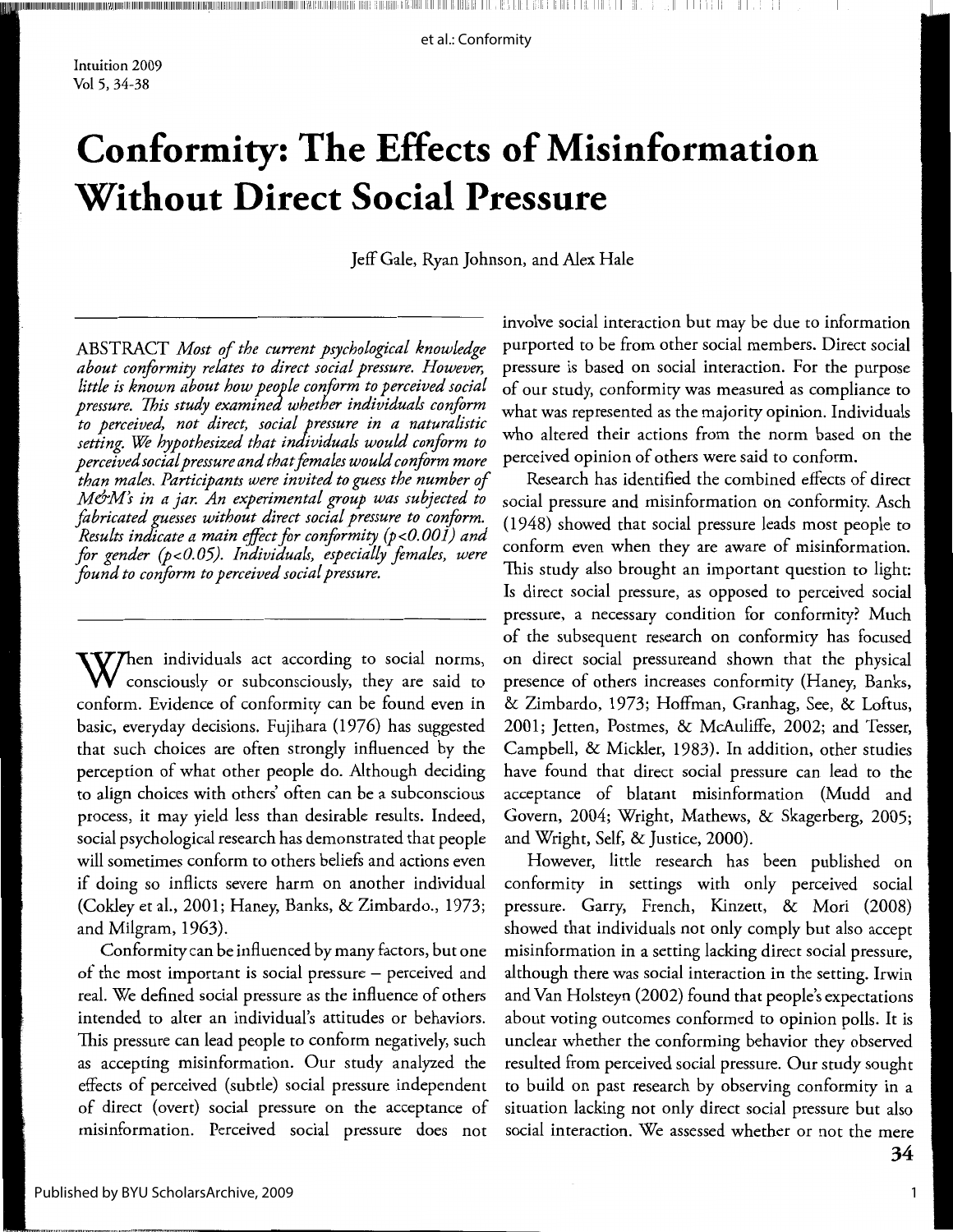#### Conformity 35

presentation of information about the opinions of others is enough to produce conformity. We hypothesized that individuals will conform to the misinformation presented when only the perception of social pressure exists, that is, when direct interaction with other participants is absent.

Additionally, we analyzed potential differences between levels of conformity in men and women. Previous research has not been clear about gender-based conformity differences. Most research suggests that differences in conformity are dependent on specific factors such as situation (Maupin and Fisher, 1989; Stoner and Panek, 1985; Tuthill and Forsyth, 1982), one a study proposed that women conform more than men on common tasks in everyday settings (Reysen and Reysen, 2004). We hypothesized that women would conform more often than men in the situation previously described.

#### Method

#### Participants

A total of 314 participants (157 females and 157 males) completed the experiment without payment. Subjects' ages ranged from 18 to 32 years with a mean of 21.25 years. The participants were Brigham Young University students. They were assigned randomly to three groups: a control group and two conformity groups. The control group contained 74 females and 86 males. The first conformity group contained 49 females and 35 males, while the second conformity group contained 24 females and 26 males. Among the different groups there were 75 freshman, 73 sophomores, 63 juniors, 70 seniors and 10 graduate students. The differential in total participants and participants by gender and year in school is accounted for by those that did not list their gender or year in school.

#### Materials

We prepared two identical, transparent 1 liter jars, each containing 532 Peanut M&Ms. Other materials included a survey asking for demographic information and the participants' guess about the number of peanuts in each jar. Informed consent forms were not used because they were ruled unnecessary by the IRB.

#### Procedures

We recruited passersby to participate in the research by asking them to complete a short survey. The research was collected over two days. On the first day we collected data from those we designated as the control group. On the second day we collected data from those designated as the experimental groups.

Once people agreed to participate, they were asked to fill out a questionnaire including demographic information and their guess of the number of M&Ms. Researchers did not follow a standardized script because it was desirable for participants to be unaware that an experiment was being performed. Participants were told that the study was designed to assess visual spatial ability. They were allowed, two at a time (one per jar), to view the jar of M&Ms and to estimate the number of candies it contained. Donuts were offered as an incentive for the most accurate guess.

Before the second day we analyzed the data obtained from the first day to find the mean and standard deviation of the control group's guesses and as a function of the participants' gender. We used this information to create dummy data sets. The first data set included fake guesses between one and two standard deviations above the mean; participants receiving this manipulation were classified as the moderate-misinformation group. The second data set included fake guesses between two and three standard deviations above the mean; participants receiving this manipulation were classified as the highmisinformation group. Each group was viewed as having conformed if their guesses deviated significantly from the control group and towards the misinformation that was provided. This process was done separately for the male and female data sets. This resulted in a total of four data sets: a male and female data set for both the moderate and high misinformation groups.

On the second day, a new set of participants filled out the same demographic form but were given a coding number and asked to list their guess on a separate sheet of paper that was found on a clipboard. The clipboards contained two sheets that were dummy data sets and a third sheet that was designated for the participant's guess. The moderate-misinformation group dummy data sets were used first, followed by the high-misinformation group dummy data sets. When the experimenter described the recording process to participants, he casually mentioned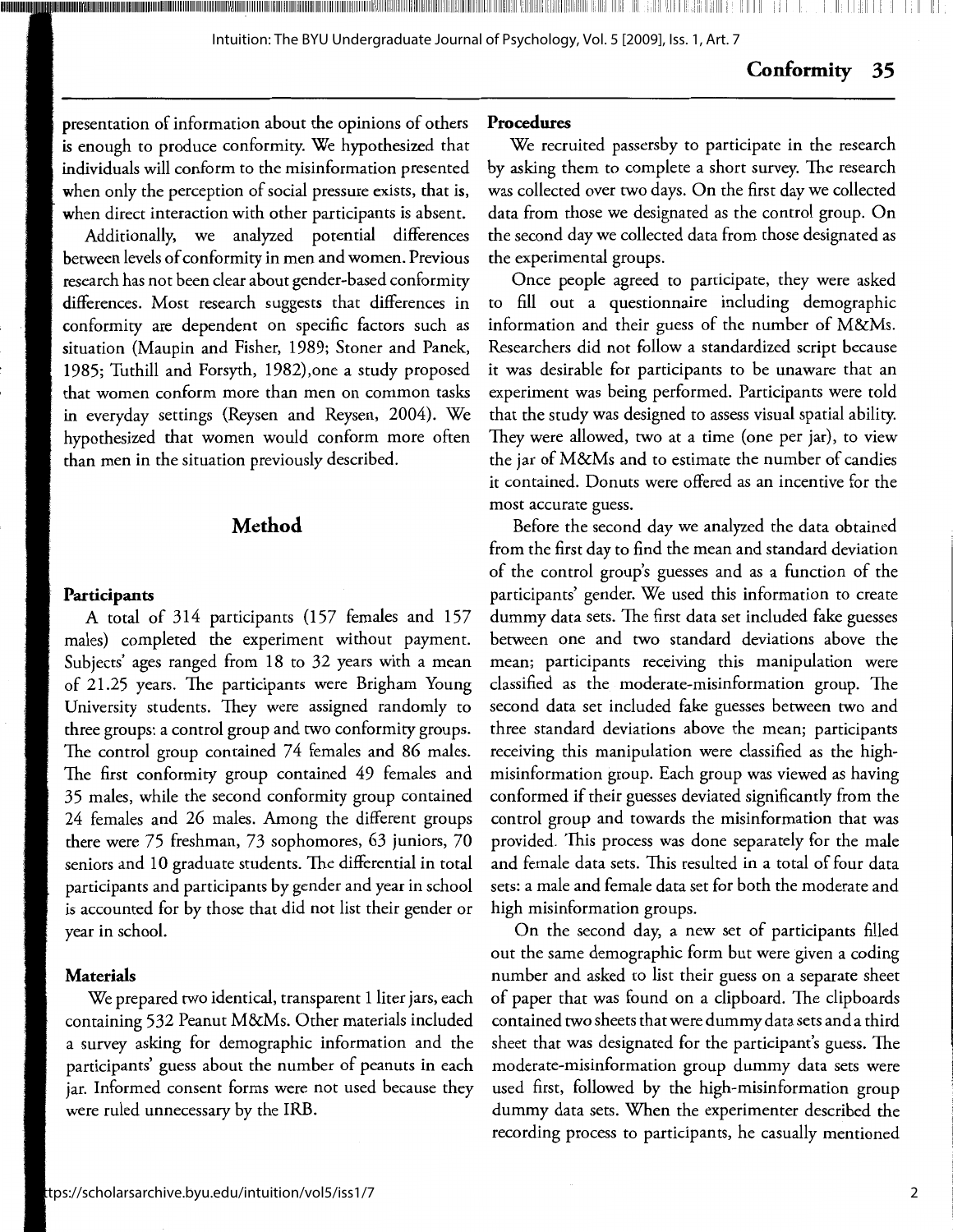900 800 ~,-,-,\_,,, 700 6-00

800

400

zoo

(J

Freshman 5opho

J 000

#### **36 Intuition, Fall 2009**

that the guesses shown on the first two sheets were made by previous participants. Participants were handed separate clipboards and every effort was made to ensure that each participant filled out the survey without consulting with others. After the data were collected, they were stored in a safe location.

#### **Results**

We first analyzed the raw data from each group and inspected them for outlier scores. Five data points were eliminated from the analysis because they were statistical outliers.

We subsequently performed a factorial ANOVA. It revealed a main effect for conformity  $[F(1, 282) = 44.4,$ p<0.001] (see Table 1) showing that as the misinformation increased so did the amount that participants were willing to guess regardless of how accurate the guess appeared to be. There was also a main effect for gender [t(242) = 2.974, p <0 .0025] with females guesses matching more closely to the misinformation provided. The data for gender needed to be standardized because of the differences in the conformity scales which were based on the means and standard deviations of each gender. After standardization of the scales the gender difference continued across conditions.

#### **Discussion**

We hypothesized that individuals would conform to perceived social pressure and that women would conform more than men. Our results supported our hypotheses, such that the average guess was significantly closer to the misinformation provided than the average guess when no information was provided, and that the guesses tended to become more extreme when the misinformation became more extreme. We also found that women tended to match their guesses more closely to the misinformation than did men.

Contemporary Western culture strongly values a nonconformist individuality Qetten, Postmes, & McAuliffe, 2002). The effects of subtle pressure to conform



1,1 llli Ill ,I! 11 11 <sup>1</sup>

1 i I' II I

**Mean Guess by Group** 

,~=~

*Figure 1.* Mean number of candies guessed by group.

come without any apparent attack on one's individuality. With regard to our study, a participant may have thought he or she was guessing the number of M&Ms in a jar independently of others, but because of the inclusion of the dummy data sets, was nevertheless influenced by others, if indirectly. Had the pressure been direct (verbal encouragement) it is possible that participants may have demonstrated reactance and actually lowered the amount of their guess.

Year in School

Graduate

•Control \* confrom 1 »ronform2:

Additionally, we found that female guesses tended to match the fake numbers more than males guesses did. This result is consistent with Reysen and Reysen's (2004) finding that sex differences inconformity occur in everyday settings. However, male numbers may have matched the

#### Published by BYU ScholarsArchive, 2009

3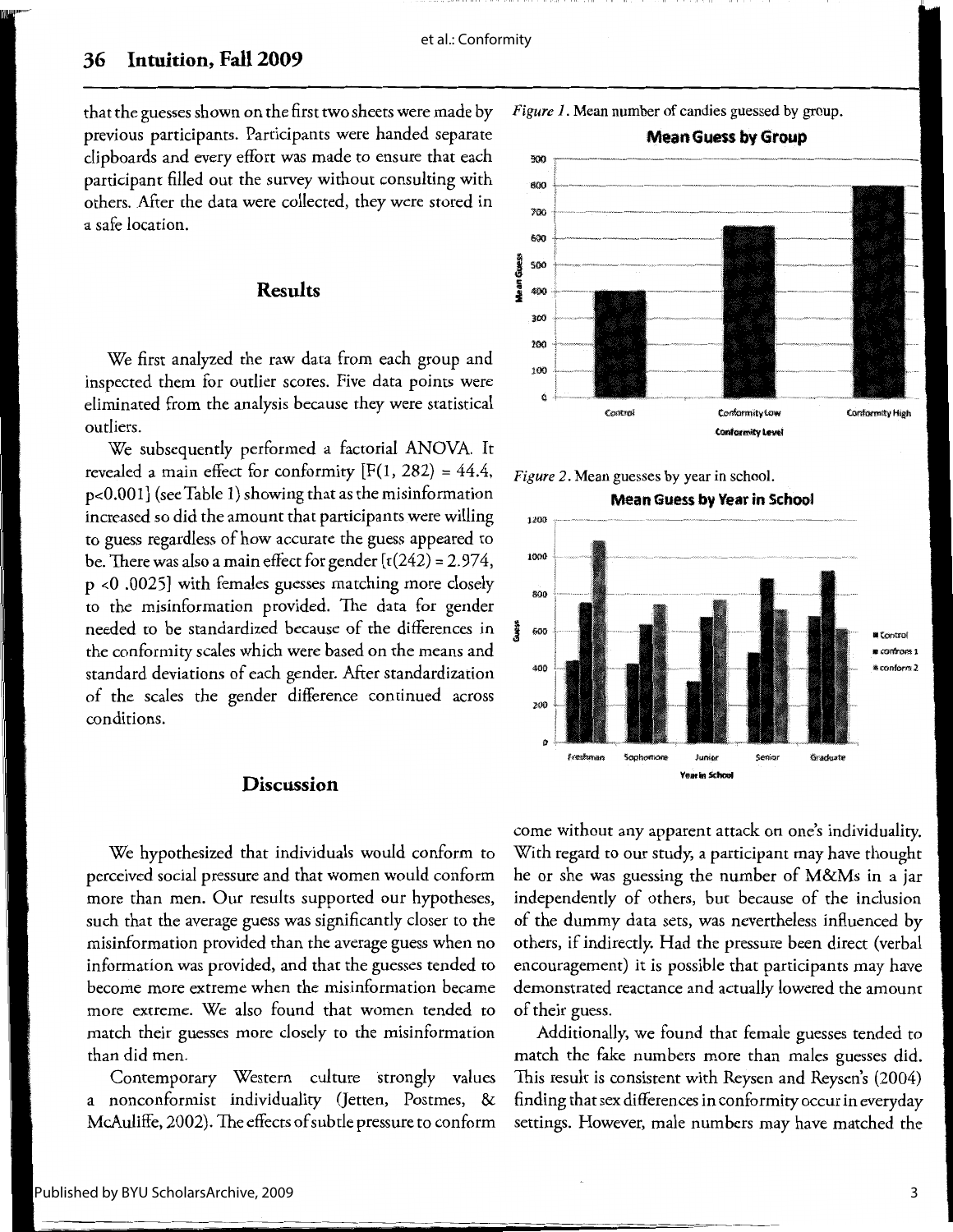## **Conformity** 37

#### fake guesses less because the women were given higher fake numbers to begin with. Future studies might address whether men and women conform differently in response **to** indirect social pressure that provides them with the **sa**me information.

Our results also showed that older individuals tended **to** conform less than younger individuals (see Table 2). Freshmen, sophomores, and juniors all showed increases in mean guesses between the control group and the first **and** second conformity groups. However, seniors and graduate students showed decreases in mean guesses between the first to the second conformity groups in comparison to the control group, with graduate students showing a statistically significant, more marked decrease. Thus, within the age range of our participants, an increase in age was accompanied by a decrease in susceptibility to perceived social pressure. Because graduate students made **up** a small portion of participants, their information may need to be tested further using a larger sample. Seniors, however, had a larger number of participants so their data may be more indicative of the true population. Further research may address this result across a wider age range.

*As* previously mentioned, the sample was limited to **<sup>a</sup>**specific population in Provo, Utah, namely, students **at** Brigham Young University This institution possesses specific cultural norms due to the mostly LDS population and the college lifestyle. This constitutes a possible limitation of the study. Another possible limitation was the fact, that the verbal instructions presented to participants were not always the same. There researchers generally followed the same procedure when instructing participants so as to avoid direct social pressure, but without a set script, it is possible that individuals may have been influenced by different researchers. However, it may have been beneficial not to have followed a strict script because we wanted to observe people's actions in an everyday setting. With these limitations taken into consideration, we remain confident about the implications of our results, namely, that perceived social pressure may exert a substantial influence on one's tendency to conform.

## Asch, S. E. {1951). *Effects of group pressure upon the modification and distortion of judgments.* In H. Guetzkow (Ed.), Groups, leadership and men; research in human relations. (pp. 177-190). Oxford: Carnegie Press.

References

- Carnaghi, A., & Yzerbyt, V. Y. {2006). Social consensus and the encoding of consistent and inconsistent information: When one's future audience orients information processing. *European journal of Social Psychology, 36,* 199-210.
- Cokley, K., Miller, K., Cunningham, D., Motoike, J., King, A., & Awad, G. {2001). Developing an instrument to assess college students' attitudes toward pledging and hazing in Greek letter organizations. *College Student journal, 35,* 451-456.
- Fujihara, M. (1976). An experimental study of developmental trend in conformity: The effect of group pressure from peer-, teacher-, and mothergroups on conformity. *Japanese journal of Psychology,*  47, 193-201.
- Garry, M., French, L., Kinzett, T., & Mori, K. {2008). Eyewitness memory following a discussion: Using the MORI technique with a Western sample. *Applied Cognitive Psychology, 22,* 431-439.
- Haney, C., Banks, C., & Zimbardo, P. ( 1973). Interpersonal dynamics in a simulated prison. *International journal of Criminology & Penology, 1,* 69-97.
- Hoffman, H. G., Granhag, P. A., See, S. T. K., & Loftus, E. F. (2001). Social influences on reality-monitoring decisions. *Memory & Cognition, 29,* 394-404.
- Hornsey, M. J., Majkut, L., Terry, D. J., & McKimmie, B. M. (2003). On being loud and proud: Nonconformity and counter-conformity to group norms. *British Journal of Social Psychology, 42,* 319-335.
- Irwin, G. A., & van Holsteyn, J. J.M. (2002). According to the polls: The influence of opinion polls in